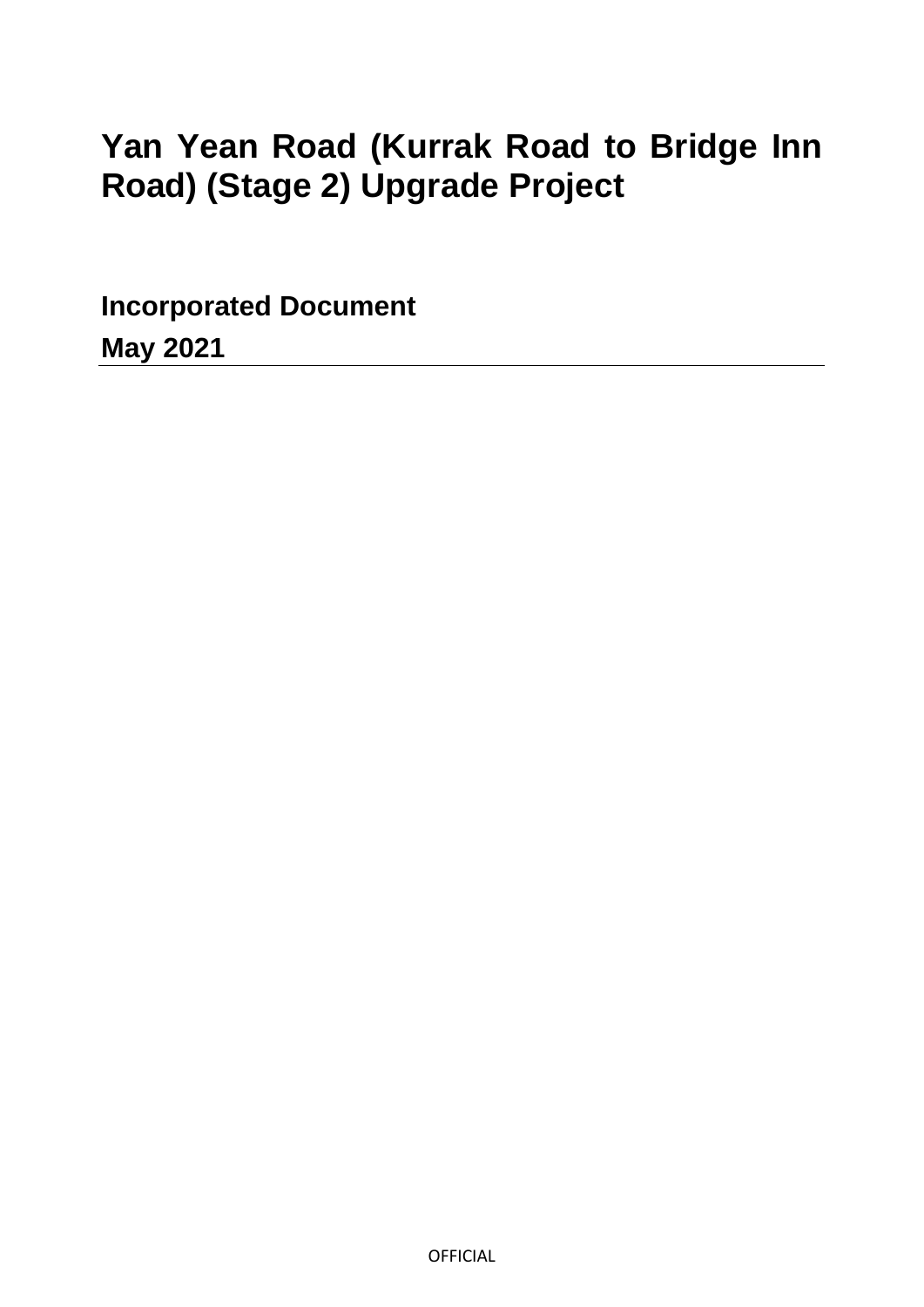# **1. INTRODUCTION**

- 1.1 This document is an incorporated document in the Nillumbik and Whittlesea Planning Schemes (planning schemes) pursuant to section 6(2)(j) of the *Planning and Environment Act 1987*.
- 1.2 This incorporated document facilitates the delivery of the Yan Yean Road (Kurrak Road to Bridge Inn Road) (Stage 2) upgrade project (Project).
- 1.3 The control in this incorporated document prevails over any contrary or inconsistent provision in the planning schemes.

## **2. PURPOSE**

2.1 The purpose of the control in this incorporated document is to permit and facilitate the use and development of land described in Clause 3 for the purposes of the Project.

# **3. LAND TO WHICH THIS INCORPORATED DOCUMENT APPLIES**

3.1 The control in this document applies to land shown as SCO13 on the planning scheme maps forming part of the planning schemes (Project Land).

# **4. CONTROL**

## **Exemption from Planning Scheme Requirements**

- 4.1 Despite any provision to the contrary or any inconsistent provision in the planning schemes, no planning permit is required for, and no provision in the planning schemes operates to prohibit, restrict or regulate the use and development of the Project Land for the purposes of, or relating to, constructing, maintaining or operating the Project.
- 4.2 The use and development of the Project Land for the purposes of, or related to, the Project includes, but is not limited to:
	- a. The upgrade, duplication and widening of Yan Yean Road to provide for two lanes in each direction, associated service and turning lanes.
	- b. Intersection upgrades and improvements including to provide controlled intersections at North Oatlands Road, Ironbark Road, Bannons Lane, Jorgensen Avenue, Orchard Road and relocate the Bridge Inn Road/Doctors Gully Road intersection.
	- c. Walking and cycling infrastructure and facilities including shared user and walking paths.
	- d. Utility installation and relocation and associated services.
	- e. Earthworks and related structures, kerbs, channels, water and soil transfer facilities and works, water quality facilities, retaining walls, cuttings, batters and fill associated with the Project.
	- f. Creating or altering access to roads, including roads in a Road Zone Category 1, Road Zone Category 2 or land in a Public Acquisition Overlay.
	- g. Any use, buildings and works or associated infrastructure and activities for the Project, including use of surplus land parcels and development for the purpose of informal outdoor recreation, an open sports ground or golf course.
	- h. Ancillary activities to the use and development of the Project Land for the purposes of, or related to, the Project including, but not limited to:

OFFICIAL i) Developing and using lay down areas for construction purposes.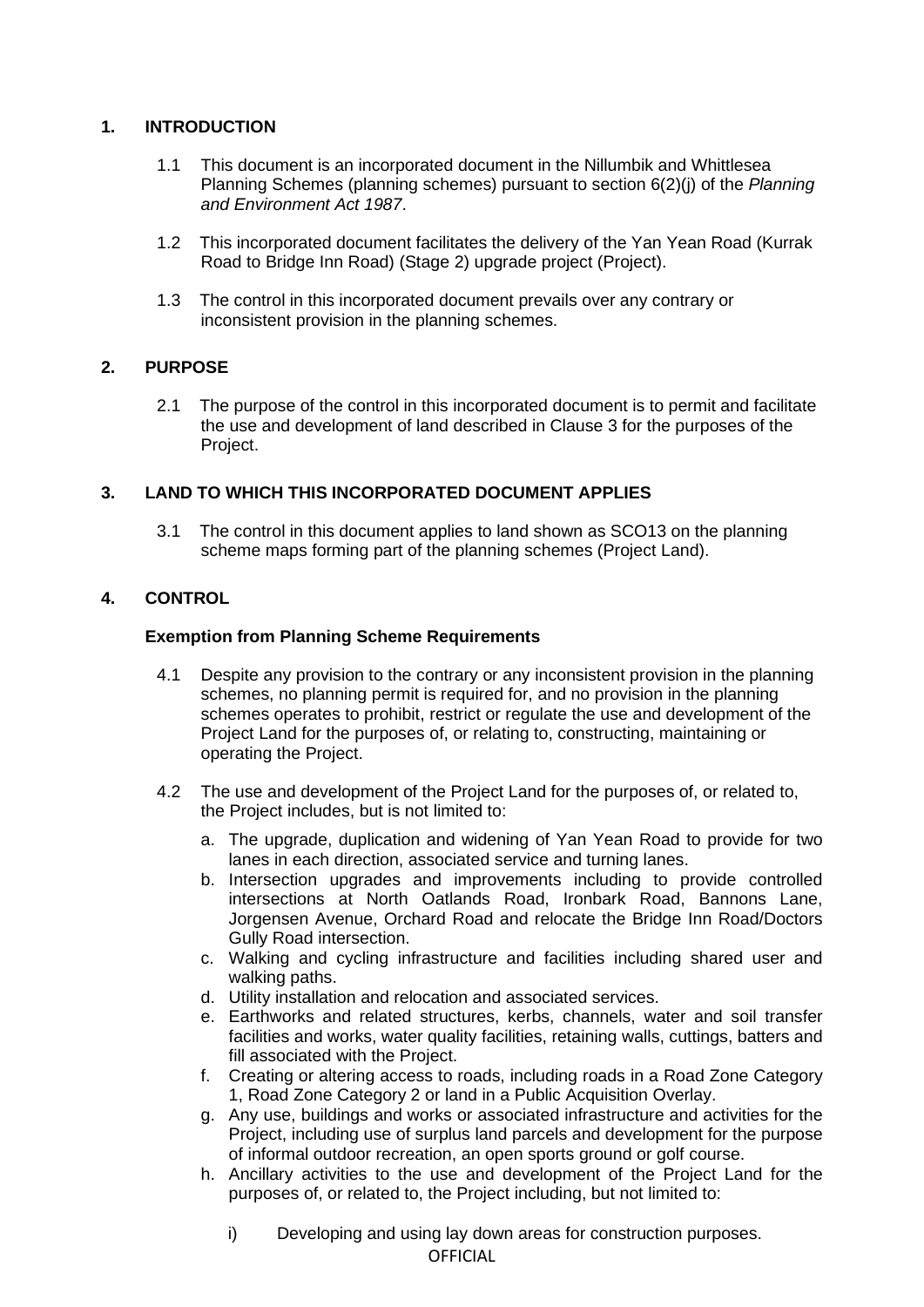- ii) Stockpiling of excavation material.
- iii) Constructing and using temporary site workshops and storage administration and amenities buildings.
- iv) Removing, destroying and lopping trees and vegetation, including native and dead vegetation.
- v) Constructing scaffolding, working platforms and provision of pedestrian access to construction or maintenance sites.
- vi) Demolishing and removing buildings, fixtures, structures, infrastructure and works.
- vii) Constructing and carrying out works to install, upgrade, alter or relocate services and utilities.
- viii) Constructing and using temporary access roads, diversion roads and vehicle parking areas.
- ix) Constructing fences, site barriers and site security.
- x) Constructing or carrying out works to create or alter roads, car parking areas, access points, bunds, mounds, shared use and walking paths, landscaping, excavate land, salvage artefacts and alter drainage.
- xi) Earthworks including cutting and spoil removal, and formation of drainage works.
- xii) Displaying construction, directional and business identification signs.
- xiii) Subdividing and consolidating land.
- xiv) Storage and assembly of materials and equipment.
- xv) Restoration and reinstatement works.

## **Conditions**

- 4.3 The use and development permitted by this document must be undertaken in accordance with the following conditions:
- 4.4 Environmental Management Framework
	- 4.4.1 Prior to the commencement of development, an Environmental Management Framework (EMF) must be prepared, in consultation with Nillumbik Shire Council and Whittlesea City Council (the councils), to the satisfaction of the Minister for Planning. The EMF must include Environmental Performance Requirements (EPRs) addressing the following areas and any other relevant matters:
		- a. Aboriginal cultural heritage;
		- b. Air quality;
		- c. Arboriculture;
		- d. Business;
		- e. Contaminated land;
		- f. Ecology;
		- g. Environmental Management Framework;
		- h. Groundwater;
		- i. Historical heritage;
		- j. Land use planning;
		- k. Landscape and visual;
		- l. Noise and vibration;
		- m. Social;
		- n. Surface water;
		- o. Transport; and
		- p. Vegetation.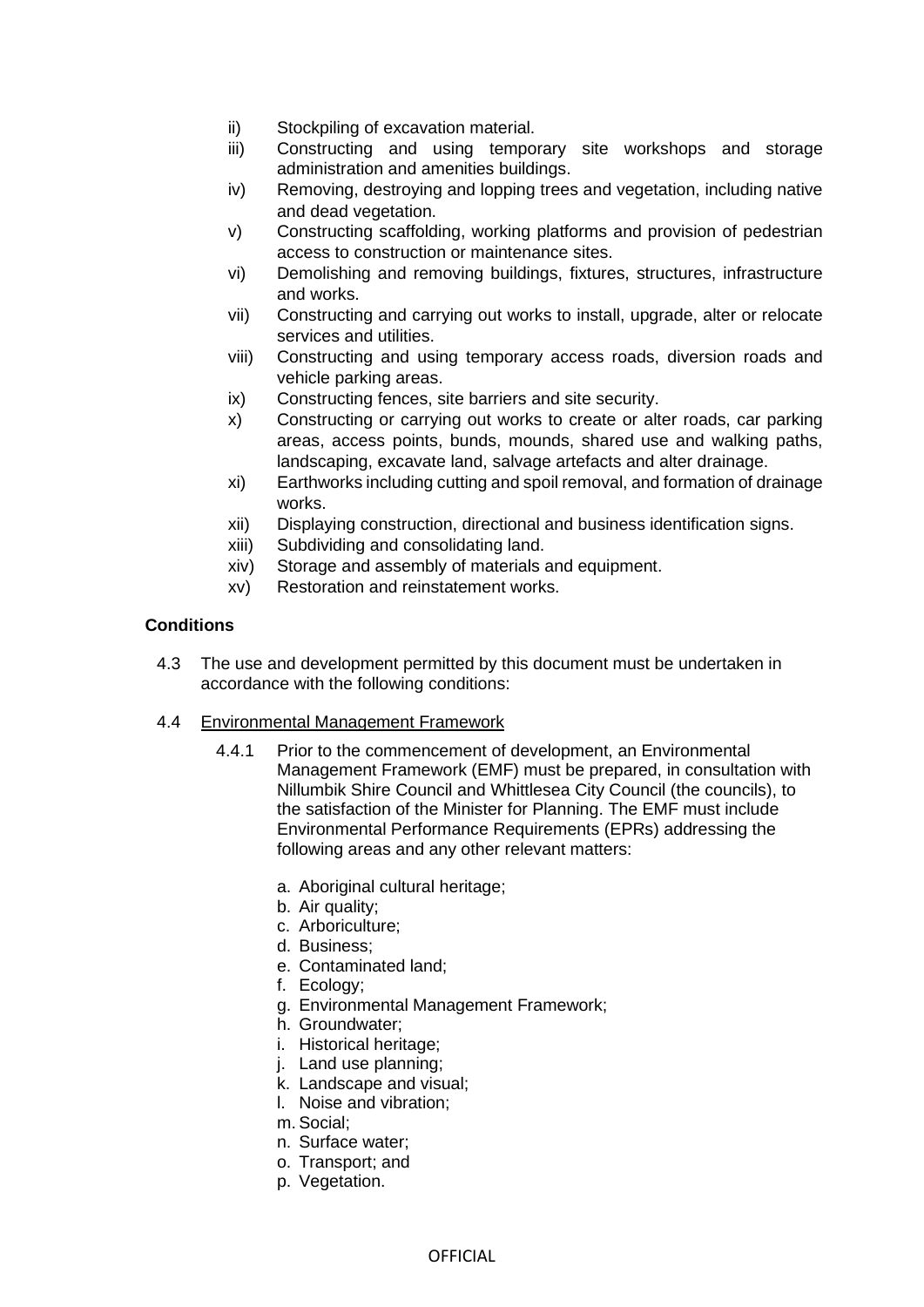- 4.4.2 The EMF must set out the process and timing for development of the Construction Environmental Management Plan and other plans and procedures required by the EPRs, including the process and timing for consultation as required by the EPRs.
- 4.4.3 The EMF submitted to the Minister for Planning for approval under clause 4.4.1 must be accompanied by a statement explaining any difference between it, and the matters set out in the Minister's Assessment under the *Environment Effects Act 1978* dated 21 March 2021.
- 4.4.4 The EMF may be prepared and approved in stages (including separately for preparatory buildings and works, construction and operation) but the EMF for any stage must be approved before the commencement of development for that stage.
- 4.4.5 The EMF may be amended from time to time with the approval of the Minister for Planning.
- 4.4.6 The EMF must be amended to update references and requirements to be consistent with the *Environment Protection (Amendment) Act 2018*, to the satisfaction of the Minister for Planning. The amended EMF must be prepared in consultation with the Environment Protection Authority and must be submitted to the Minister for Planning for approval within 12 months of the commencement of the *Environment Protection (Amendment) Act 2018*.
- 4.4.7 The use and development of the Project must be carried out in accordance with the approved EMF.

## 4.5 Native Vegetation

- 4.5.1 Before the removal, destruction and or lopping of native vegetation (excluding native vegetation removed under Clause 4.11), information about that native vegetation in accordance with Application Requirements of the *Guidelines for removal, destruction or lopping of native vegetation (DELWP, December 2017)* (Guidelines) must be provided to the satisfaction of the Secretary to the Department of Environment, Land, Water and Planning (DELWP). For the avoidance of doubt, the information provided to the Secretary to DELWP must include information about any native vegetation that has been, or is to be, removed under Clause 4.11.
- 4.5.2 Prior to removal of native vegetation (excluding native vegetation removed under Clause 4.11), the biodiversity impacts from the removal of that native vegetation must be offset in accordance with the Guidelines, and evidence that the required offset(s) has been secured must be provided to the satisfaction of the Secretary to DELWP.
- 4.5.3 In exceptional circumstances, the Secretary to DELWP may vary the timing requirement in Clause 4.5.2.
- 4.5.4 The secured offset(s) for the Project may be reconciled at the completion of the Project in accordance with the *Assessor's handbook – Applications to remove, destroy or lop native vegetation* (DELWP, 2018).

#### OFFICIAL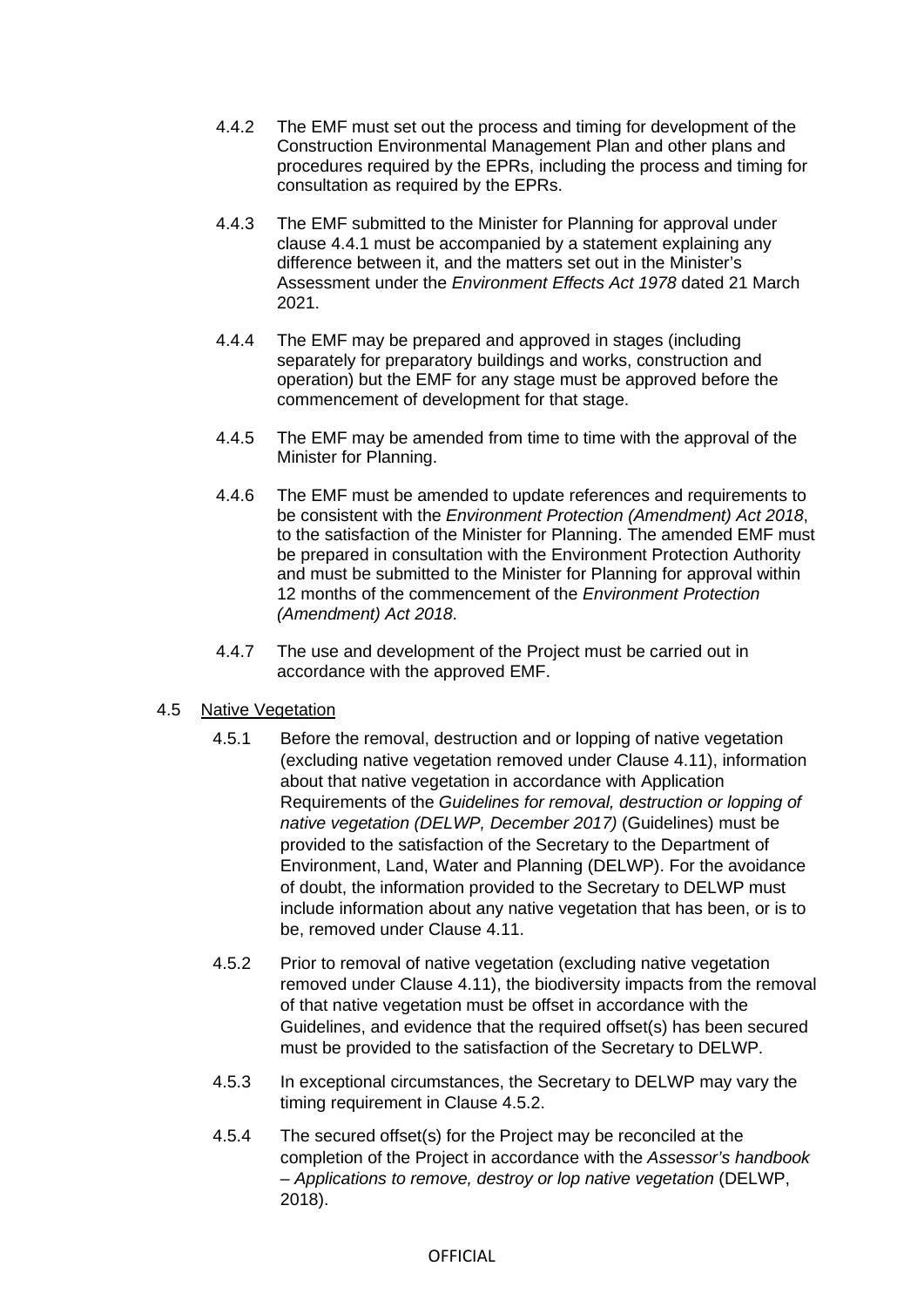- 4.5.5 For the purposes of this incorporated document, the term 'remove native vegetation' includes to destroy and/or lop native vegetation.
- 4.6 Heritage
	- 4.6.1 Where, but for this Incorporated Document, a planning permit would be required for buildings and works within Heritage Overlay HO191 River Red Gums (2) or HO219 St Michael's Anglican Church under the Nillumbik Planning Scheme, a Heritage Impact Statement must be prepared, in consultation with Nillumbik Shire Council, to the satisfaction of the Minister for Planning prior to the commencement of such buildings and works.
	- 4.6.2 The recommendations of any Heritage Impact Statement prepared under clause 4.6.1 must be implemented to the satisfaction of the Minister for Planning.

## 4.7 Dry Stone Walls

- 4.7.1 Where, but for this incorporated document, a planning permit would be required to demolish, remove or alter a dry stone wall within the City of Whittlesea, a Dry Stone Wall Management Plan must be prepared, in consultation with Whittlesea City Council, to the satisfaction of the Minister for Planning prior to the commencement of such demolition, removal or alteration works.
- 4.7.2 The Dry Stone Wall Management Plan prepared under clause 4.7.1 must be consistent with the relevant provisions of Clause 22.04 (Heritage Conservation Policy) of the Whittlesea Planning Scheme to the satisfaction of the Minister for Planning.

## 4.8 Utility Installation

4.8.1 Where, but for this incorporated document, a planning permit would be required under the planning schemes for buildings and works associated with an above-ground utility installation, site plans and elevations must be prepared to the satisfaction of the Minister for Planning prior to the commencement of such buildings and works.

## 4.9 Green Wedge Land

4.9.1 Land outside the urban growth boundary must not be subdivided into more lots or into smaller lots, unless the subdivision would not be prohibited under the planning scheme controls that would apply but for this incorporated document.

## 4.10 Other Conditions

- 4.10.1 Unless otherwise stated, the conditions in Clause 4 may be satisfied for separate components or stages of the Project but each condition must be satisfied prior to the commencement of development for that component or stage.
- 4.10.2 The plans and documents required under Clause 4 may be amended from time to time to the satisfaction of the Minister for Planning or the relevant approving authority. In deciding whether a plan or document is satisfactory or whether to consent to an amendment to a plan or document, the Minister for Planning or the relevant approving authority,

#### **OFFICIAL**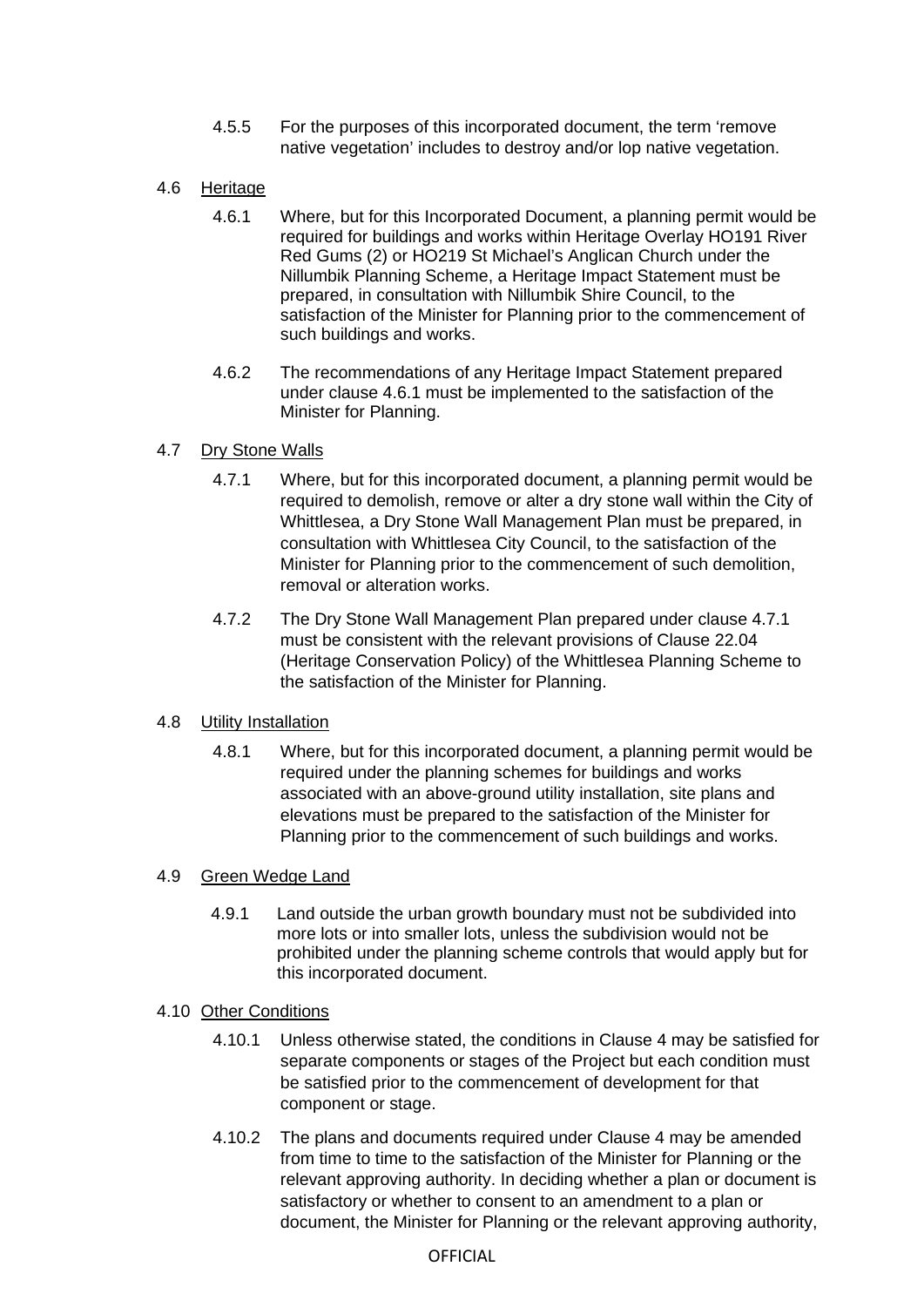may seek the views of Nillumbik Shire Council and Whittlesea City Council, or any other relevant approving authority.

4.10.3 The use and development of the Project must be undertaken generally in accordance with the plans and documents approved under Clause 4.

#### 4.11 Preparatory Buildings and Works

- 4.11.1 Preparatory buildings and works may be undertaken on the Project Land before the conditions set out in Clauses 4.5 to 4.10 are satisfied.
- 4.11.2 Preparatory works for the Project include, but are not limited to:
	- a. Works, including vegetation removal, where, but for this incorporated document, a planning permit would not be required under the provisions of the planning schemes.
	- b. Investigation, testing and preparatory works to determine the suitability of land, and property condition surveys.
	- c. Construction and use of access points and working platforms.
	- d. Site establishment works including temporary site fencing and hoarding, site offices, and hardstand and laydown areas.
	- e. Construction, protection, modification, removal or relocation of utility services and associated infrastructure.
	- f. Establishment of environmental and traffic controls, including designation of "no-go" zones.
	- g. Establishment of temporary car parking.
	- h. Demolition to the minimum extent necessary to enable preparatory works.
	- i. Removal of native vegetation to the minimum extent necessary to enable preparatory buildings and works.
	- j. Salvage of aboriginal cultural heritage material and other management actions required to be undertaken in compliance with a Cultural Heritage Management Plan approved under the *Aboriginal Heritage Act 2006* or otherwise in compliance with that Act.
- 4.11.3 Prior to the removal of native vegetation under Clause 4.11, information about the native vegetation to be removed must be provided to the Secretary to DELWP. The information provided to the Secretary to DELWP must include a description of, and maps showing, the native vegetation to be removed in accordance with Application Requirements 1, 5 and 9 of Table 4 of the Guidelines.
- 4.11.4 The biodiversity impacts from the removal of native vegetation under Clause 4.11 must be included in the total biodiversity impacts when determining the offset(s) in accordance with Clause 4.5.2.

#### OFFICIAL